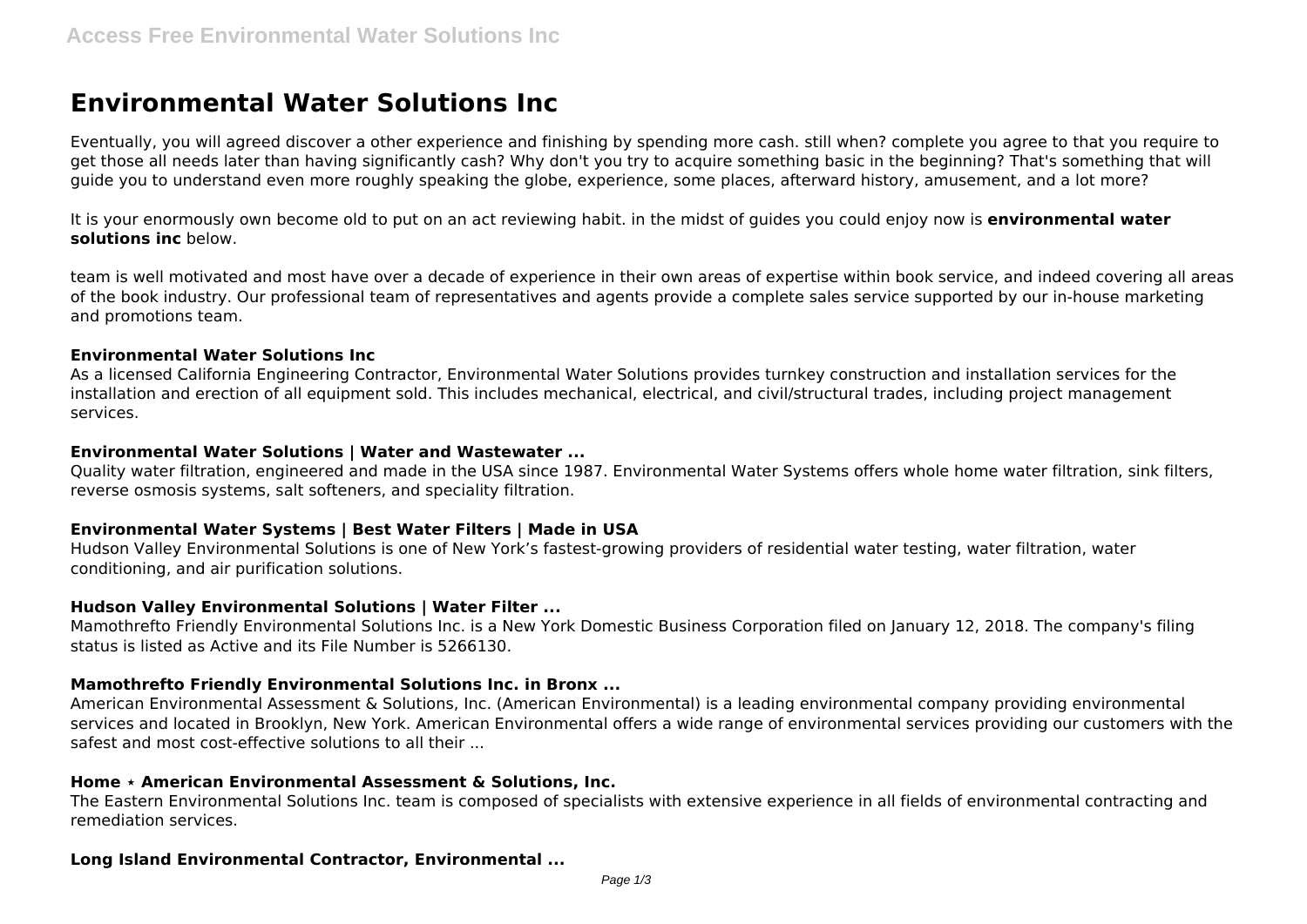Keeping our air, water, and land clean and available with sustainable, cost-effective solutions to your business needs. Terrapin Environmental Solutions Inc. - 16 Cypress Avenue, Port Washington, NY 11050. 516.744.0307. lcapuano@terrapinenvironmental.com ...

# **Home [www.terrapinenvironmental.com]**

New York's ongoing commitment to Environmental Justice is highlighted by the Climate Leadership and Community Protection Act, which drives investment in clean energy solutions such as wind, solar, energy efficiency and energy storage and ensures that at least 40 percent of the clean energy investments benefit disadvantaged and low-to-moderate ...

# **Governor Cuomo Proposes New Environmental Justice ...**

Whole House Filtration & Salt-Free Water Conditioning Whole-house water filtration protects your family and your home. EnviroSoft™, our proprietary media is a maintenance free, salt-free softening alternative that is 99.6% effective in preventing scale.

# **Enviro Water Products | Whole House Water Filtration ...**

A team of professionals that has successfully managed organic waste for the country's largest water and wastewater treatment facilities. Expertise in residuals management solutions for industrial food processors. More than one million tons of residuals processed per year. A diverse portfolio of service offerings.

# **Denali Water Solutions**

Moving Your Projects Forward Water, Civil, and Environmental Inc. (WCE Inc.) is an 8 (a)-certified woman-owned small business based in Boise, Idaho. Our organization serves both public and private clients in the environmental, water resources, civil engineering, and natural resources sectors.

# **Home - WCE Inc.**

Quality water filtration, engineered and made in the USA since 1987. Environmental Water Systems offers whole home water filtration, sink filters, reverse osmosis systems, salt softeners, and speciality filtration.

# **Environmental Water Systems | About Us**

We would like to show you a description here but the site won't allow us.

# **EMS of NY**

At Renewable Environmental Global Water Solutions, we distribute innovative Canadian products designed by Renewable Environmental Global Water Solutions to tackle water quality problems all over the Ontario region. Our products provide water treatment solutions for well water, river water, municipal water and water rich in minerals such as iron.

# **Renewable Environmental Global Water Solutions – Bringing ...**

MVP Environmental Solutions, Inc. is a leader in the Remediation and Restoration industry with a proven track record and reputation that is second to none. We understand that diagnosis, remediation and restoration can be a very stressful process for both homeowners and businesses alike.

# **Water Damage Restoration - MVP Environmental Solutions Inc.**

On Dec 4 2019 a person from Moncton Global Water Solutions Inc came to my house to demonstrate there product how there product was working.